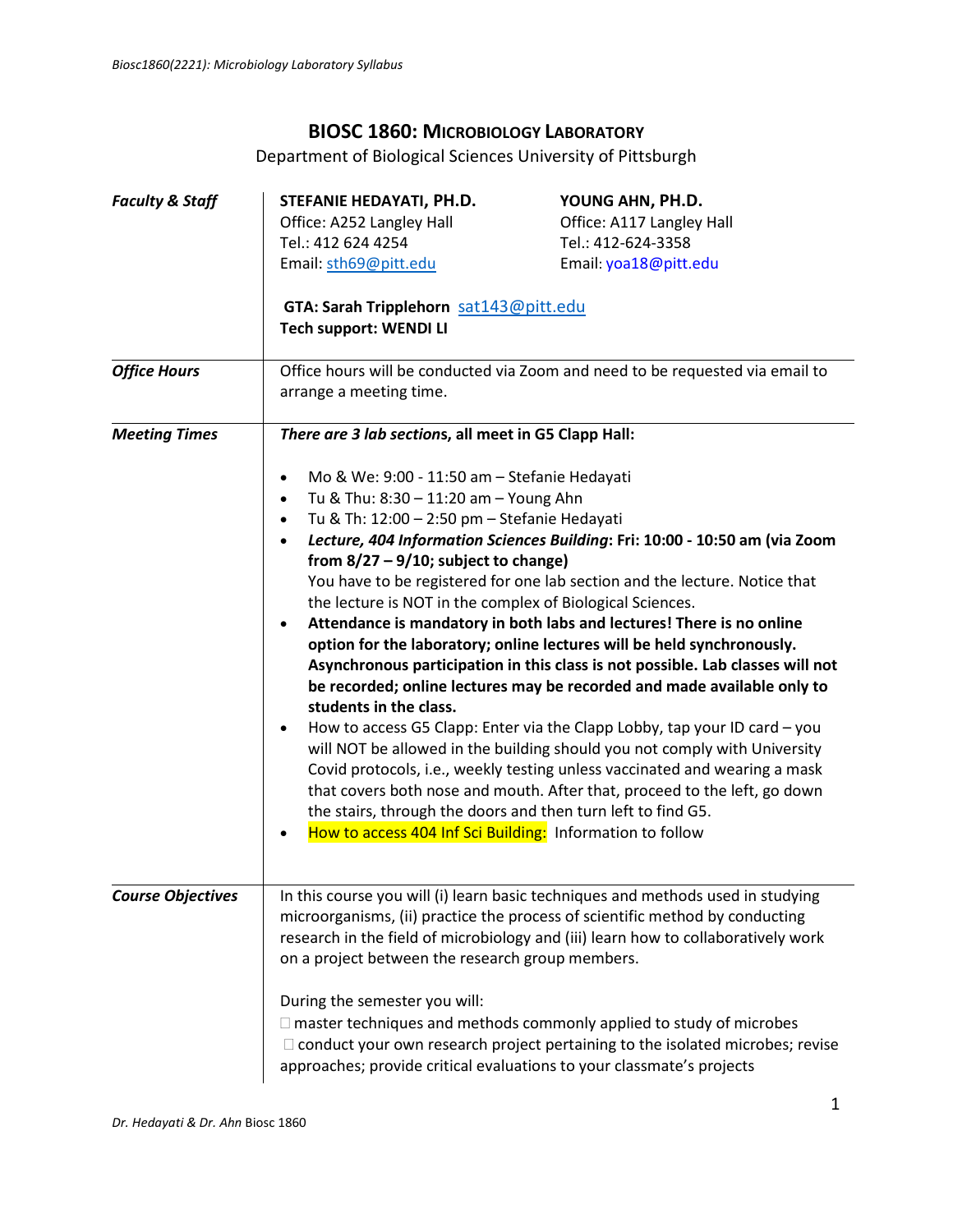|                        | $\Box$ formulate and investigate hypotheses                                                                                                |  |
|------------------------|--------------------------------------------------------------------------------------------------------------------------------------------|--|
|                        | □ collect scientific data                                                                                                                  |  |
|                        | $\Box$ analyze data and make scientific conclusions<br>$\Box$ keep a detailed record of your experimental procedures, data and conclusions |  |
|                        | in an electronic lab notebook                                                                                                              |  |
|                        | Communication is an essential skill in any working environment, and you will                                                               |  |
|                        | have numerous opportunities to build this skill by taking part in group                                                                    |  |
|                        | discussions of the experiments, orally report on your research progress, and                                                               |  |
|                        | share results and conclusions of your research project with your peers and other                                                           |  |
|                        | members of the department during the poster presentation at the conclusion of                                                              |  |
|                        | the term.                                                                                                                                  |  |
|                        | In addition to the two laboratory sessions per week, this course also includes a                                                           |  |
|                        | one-hour lecture session. The lecture will be initially conducted online - we may                                                          |  |
|                        | transition to in-person learning according to university guidelines. The lecture                                                           |  |
|                        | will be used for some or all of the following: special instruction, group                                                                  |  |
|                        | discussions and weekly "catch-up", review of procedures, oral presentations,                                                               |  |
|                        | preparation for the special projects, and presentations of research progress.                                                              |  |
|                        | The Experiments: most of the time, you will be conducting two or more                                                                      |  |
|                        | experiments at once. This is standard practice in microbiology, because what we                                                            |  |
|                        | do mostly is inoculate cultures for some test or experiment, then wait for them                                                            |  |
|                        | to grow up for use or results interpretation. To use our time efficiently, we must                                                         |  |
|                        | do more than one thing at a time, so we aren't just twiddling our thumbs while                                                             |  |
|                        | things grow. The coursework is loosely grouped into the following sections:                                                                |  |
|                        | $\Box$ Cultivation-dependent community analysis                                                                                            |  |
|                        | □ Selective enrichment for specific groups of microorganisms                                                                               |  |
|                        | $\Box$ Morphological and phenotypic characterization of bacterial isolates                                                                 |  |
|                        | $\Box$ Bioinformatics analysis of 16S rRNA genes                                                                                           |  |
|                        | □ Molecular evolution: phylogenetic analysis                                                                                               |  |
|                        | $\Box$ Independent research, poster preparation & presentation                                                                             |  |
| <b>Course Material</b> | There is no required textbook or lab manual for this course. Any material you                                                              |  |
|                        | need to perform the experiments and operate laboratory equipment will be                                                                   |  |
|                        | supplied to you as needed. There will be handouts in class, and documents                                                                  |  |
|                        | uploaded to Canvas, LabArchives.                                                                                                           |  |
|                        | The basic lab manual we will use for microbiology procedures in the first                                                                  |  |
|                        | weeks of the course is: Godfrey, S., A microcosm under a cabbage: a                                                                        |  |
|                        | supplemental manual for introductory experimental microbiology, 2000.                                                                      |  |
|                        | The protocols from this manual are posted on Canvas under the modules                                                                      |  |
|                        | corresponding to each lab day.                                                                                                             |  |
|                        |                                                                                                                                            |  |
|                        | 2                                                                                                                                          |  |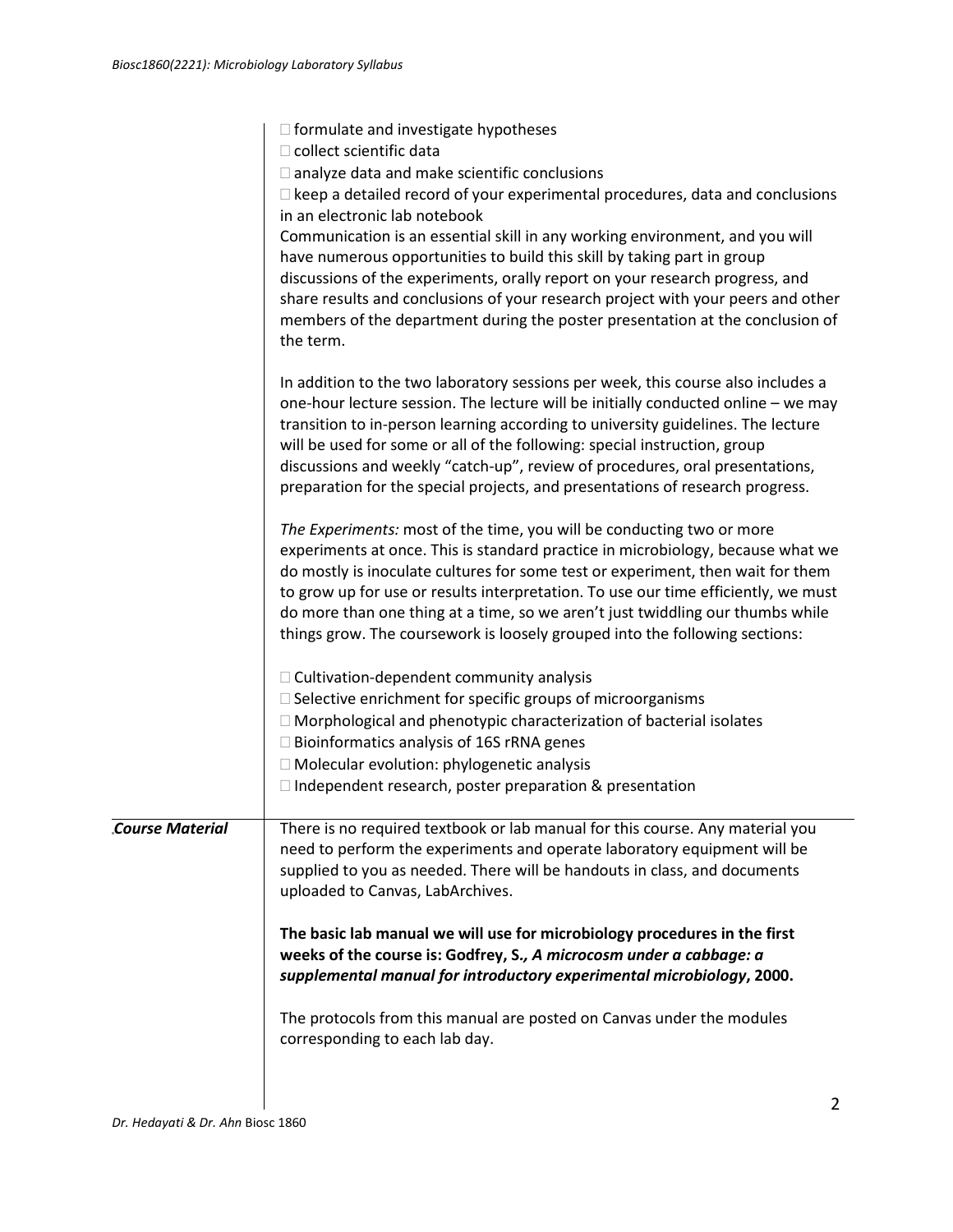|                 | In addition to the documents supplied to you on Canvas, the textbook that is<br>required in Biosc1850 (pre or co-requisite to the lab course), or any other<br>comparable Microbiology textbook, should be used to supplement the theory,<br>and for any background review. Together these materials provide background<br>material and protocols adapted from the technical literature in microbiology,<br>some from other published sources, and some developed specifically for your<br>experiments.                                                                                                                                                                                                                                                                                                                                                                                                                                                                                                                           |
|-----------------|-----------------------------------------------------------------------------------------------------------------------------------------------------------------------------------------------------------------------------------------------------------------------------------------------------------------------------------------------------------------------------------------------------------------------------------------------------------------------------------------------------------------------------------------------------------------------------------------------------------------------------------------------------------------------------------------------------------------------------------------------------------------------------------------------------------------------------------------------------------------------------------------------------------------------------------------------------------------------------------------------------------------------------------|
|                 | It is necessary for you to realize that in using these sources you may not perform<br>an experiment exactly as it appears in your texts. Rather you will use these<br>sources as you would a cookbook: the source provides a recipe that you adapt<br>to your own needs. We may want to use a technique described in the manuals<br>for E. coli in an experiment we are doing with a different type of bacteria.                                                                                                                                                                                                                                                                                                                                                                                                                                                                                                                                                                                                                  |
|                 | If you are considering a career in laboratory biology, it is essential for you to<br>become comfortable with this approach to experimental protocols. The lack of<br>published procedures that are specifically designed for your own needs is a<br>situation you will encounter frequently as you pursue your careers. Learning to<br>use protocols thoughtfully and imaginatively is part of your preparation for such<br>careers, and class sessions will focus on this skill.                                                                                                                                                                                                                                                                                                                                                                                                                                                                                                                                                 |
|                 | The additional technology is essential for successful participation in this class:                                                                                                                                                                                                                                                                                                                                                                                                                                                                                                                                                                                                                                                                                                                                                                                                                                                                                                                                                |
|                 | Reliable internet connection<br>An electronic device capable of accessing the internet and equipped with a<br>camera and microphone (it is strongly recommended that you have a device<br>such as a laptop or tablet and not just a smart phone). Essentially you need<br>to be able to videochat via Zoom with your classmates and instructors if<br>necessary.<br>The ability to access any website under the pitt.edu domain and<br>LabArchives.                                                                                                                                                                                                                                                                                                                                                                                                                                                                                                                                                                               |
| Covid-19 safety | We are still in a pandemic and we strongly urge you to follow recommended<br>safety measures to protect yourselves, your classmates, friends and family. For<br>the most up-to-date information and guidance, please visit coronavirus.pitt.edu<br>and check your Pitt email for updates before each class. Also see the separately<br>provided handout for more information.<br>To ensure the safety of students and instructors during the lab course, and<br>providing you with a high-quality learning experience, the following policies<br>will be implemented and followed without exception:<br>You will have to wear a face mask AT ALL TIMES. There will be no exception<br>to this. If you are not able to wear a face mask, you will not be permitted in<br>the lab.<br>Be flexible: it is possible that we will have to transition to 100% online or a<br>hybrid learning setting at any point during the semester. It is possible that<br>you and/or your instructors get sick/have to quarantine. Your instructors |
|                 |                                                                                                                                                                                                                                                                                                                                                                                                                                                                                                                                                                                                                                                                                                                                                                                                                                                                                                                                                                                                                                   |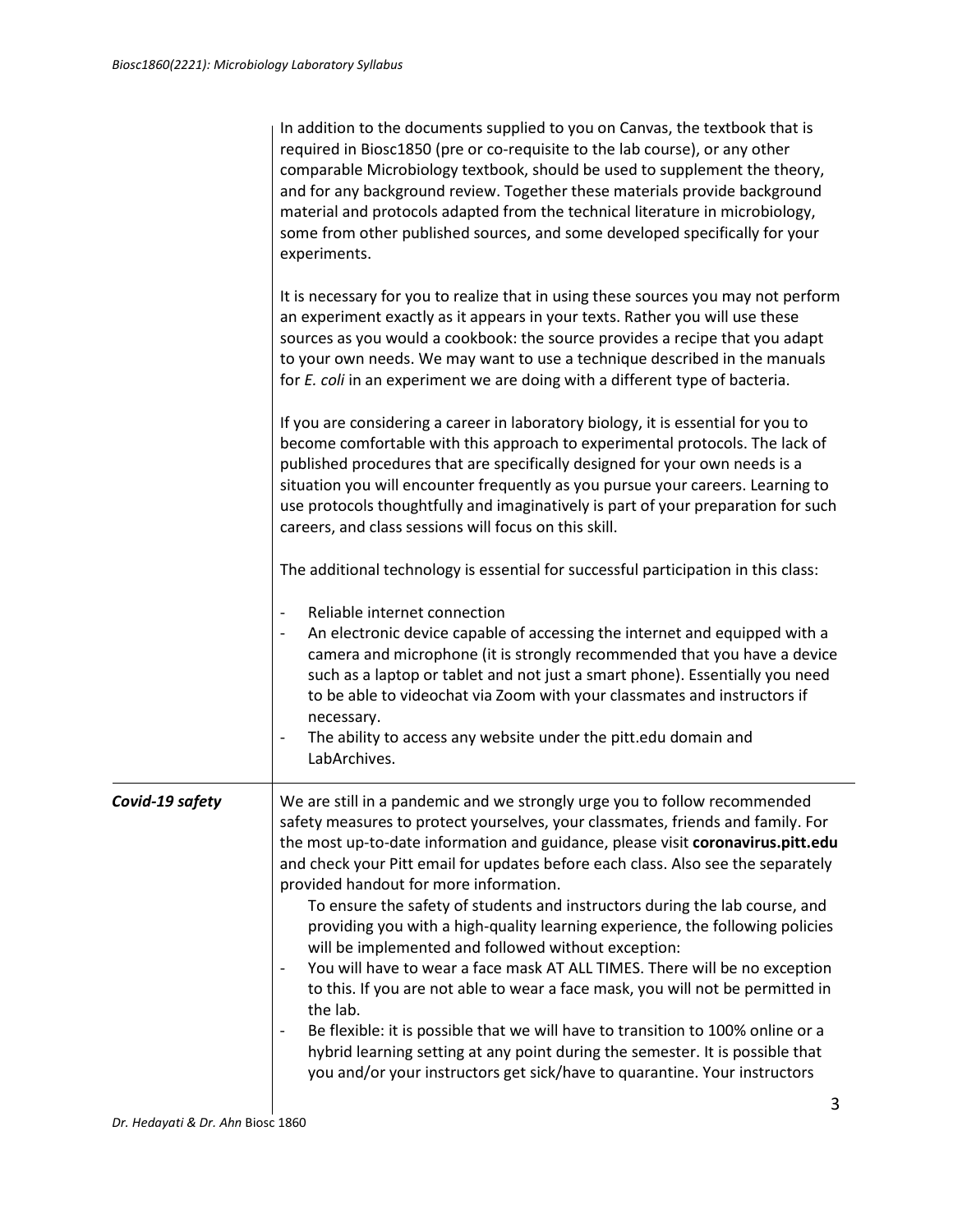|                                          | will do their best to ensure your learning will continue during these<br>extenuating circumstances.                                                                                                                                                                                                                                                                                                                                                                                                                                                                                                                                                                                                    |
|------------------------------------------|--------------------------------------------------------------------------------------------------------------------------------------------------------------------------------------------------------------------------------------------------------------------------------------------------------------------------------------------------------------------------------------------------------------------------------------------------------------------------------------------------------------------------------------------------------------------------------------------------------------------------------------------------------------------------------------------------------|
| <b>Course Tools</b>                      | Canvas, http://canvas.pitt.edu, will be used to post notes on experimental<br>protocols, how to use laboratory instrumentation, course and class<br>announcements, and other additional material. During your independent<br>research projects, you will collaborate with members of your research team. To<br>facilitate communication and file sharing with each member of your research<br>group and the instructors, you will regularly upload your files (notes, images,<br>results, reports) into Canvas. If you need help contact computer help desk at<br>412-624-HELP. You are expected to check Canvas daily.<br>You may also find supplemental videos of experimental procedures on Canvas. |
|                                          | In addition, we will use LabArchives as an electronic notebook. You will also find<br>experimental protocols and instructions for equipment use in this interface.<br>LabArchives allows collaboration on entries, and keeps a time stamp for each<br>entry (including the username). Each person will keep their own lab notebook!<br>There will be no group lab notebooks.                                                                                                                                                                                                                                                                                                                           |
|                                          | Again: it is your responsibility to frequently check for announcements and<br>uploads to these interfaces!                                                                                                                                                                                                                                                                                                                                                                                                                                                                                                                                                                                             |
|                                          | We will use Zoom to facilitate remote office hours.                                                                                                                                                                                                                                                                                                                                                                                                                                                                                                                                                                                                                                                    |
|                                          | Gradescope may be used at times for various written assignments (math quiz,<br>written exam).                                                                                                                                                                                                                                                                                                                                                                                                                                                                                                                                                                                                          |
|                                          | Everything with the exception of LabArchives can be accessed via the class<br>Canvas interface. To access LabArchives, you have to go to the main my.pitt.edu<br>website.                                                                                                                                                                                                                                                                                                                                                                                                                                                                                                                              |
|                                          | Please note that Canvas is not supported equally by different web browsers. In<br>my experience, Google Chrome works better than Safari but you may need to<br>test the accessibility of Canvas (especially in conjunction with Panopto) using a<br>variety of browsers.                                                                                                                                                                                                                                                                                                                                                                                                                               |
| <b>Student Evaluation</b><br>and Grading | Good laboratory work develops as a combination of many different skills. If you<br>are better at the lab bench than at the examination desk, we want your grade to<br>give you credit for that. Consequently, our evaluation of your coursework will<br>proceed at several levels.                                                                                                                                                                                                                                                                                                                                                                                                                     |
|                                          | Preparation for class: It is crucial that you are coming to the laboratory having<br>read the day's protocol(s) and pay attention to the beginning of the lab where<br>techniques, protocols and procedures are introduced. Lack of preparation may<br>result in difficulty performing the day's experiments correctly. Point deductions<br>will occur for bad lab citizenship (i.e., not cleaning up your bench, not cleaning                                                                                                                                                                                                                                                                         |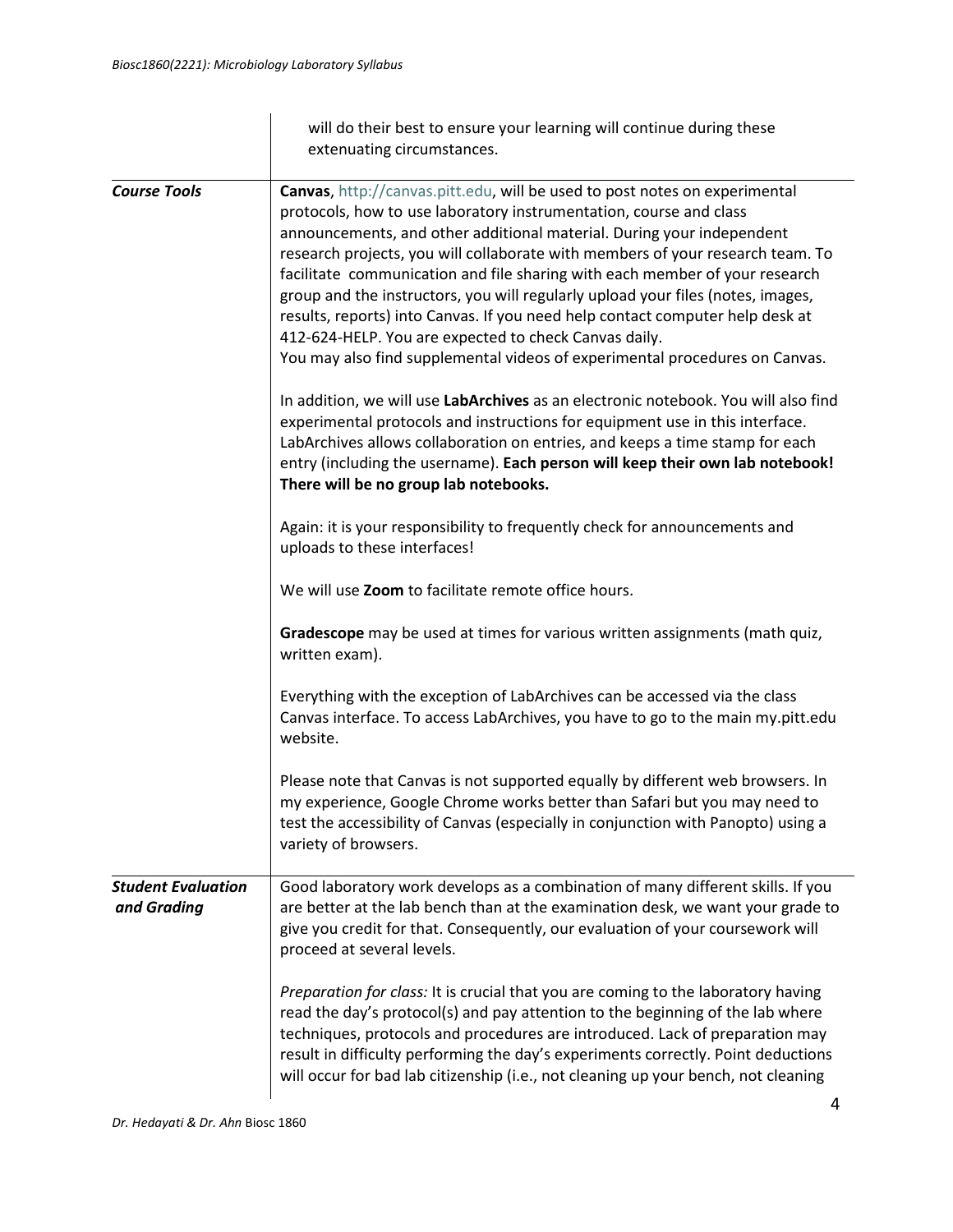your microscope, not putting items back in the right place in the common drawer).You will start with 20 lab citizenship points and points will be deducted at the instructor's discretion after a one-time warning.

*Practical Examinations*: **there will be one lab practical examination, split over two lab days**; tentative dates are listed in the lab schedule and will be confirmed two weeks prior to the exam. The practical exam may cover serial dilutions, spread plating, staining, microscopy, PCR, and other techniques covered in class; as well as quantitative problems similar to the ones given in the Microcosm manual, used in class, and included on the diagnostic lab math quiz. Information on practical exam is posted on Canvas. The practical exam will be graded numerically. There may also be various small stakes assessments of laboratory skills during the semester.

*Written Exam:* **There will be one cumulative full-written exam towards the end of the semester**. The tentative date is listed in the lab schedule and will be confirmed two weeks prior to the exam.. If, and only if, you provide documentation for an acceptable excuse for missing an exam, you may be allowed to take a make-up exam. Documentation must be presented within one week (5 business days) of the missed exam. All make-up exams will have a combination of written and oral components.

*Lecture assignments*: Throughout the term there will be weekly lecture assignments consisting of questions regarding assigned research articles, experiment interpretation and planning, poster and talk material. Many of them will be team assignments, but some will have to be completed individually and submitted using Canvas.

*Final presentations*: In consultation with the instructors, student groups will work together on a project related to samples given to the course by Dr. Kevin Kohl's lab. The **poster presentation** will be a compilation of the experiments, data, results, and conclusions from both the common class components as well as the different group projects. The poster presentation grade will also include the quality of your collaborative work, general laboratory competence and engagement. Posters will be presented at the end of the semester either in an online or an in-person poster session. Since you will not be able to visit/view every single poster, each group will also prepare a **short (~10 min) overview presentation** of their semester's project to be given to the whole class during lecture at the end of the semester. For this, you will most likely collaborate with at least another group that worked on a similar sample as you. Details will follow separately.

*Lab Notebook:* all students must keep an electronic lab notebook using the LabArchives platform to plan experiments, write procedures, and record notes and data. Your notebook will be evaluated across the course and will be retained after completing the course, since the data obtained in some projects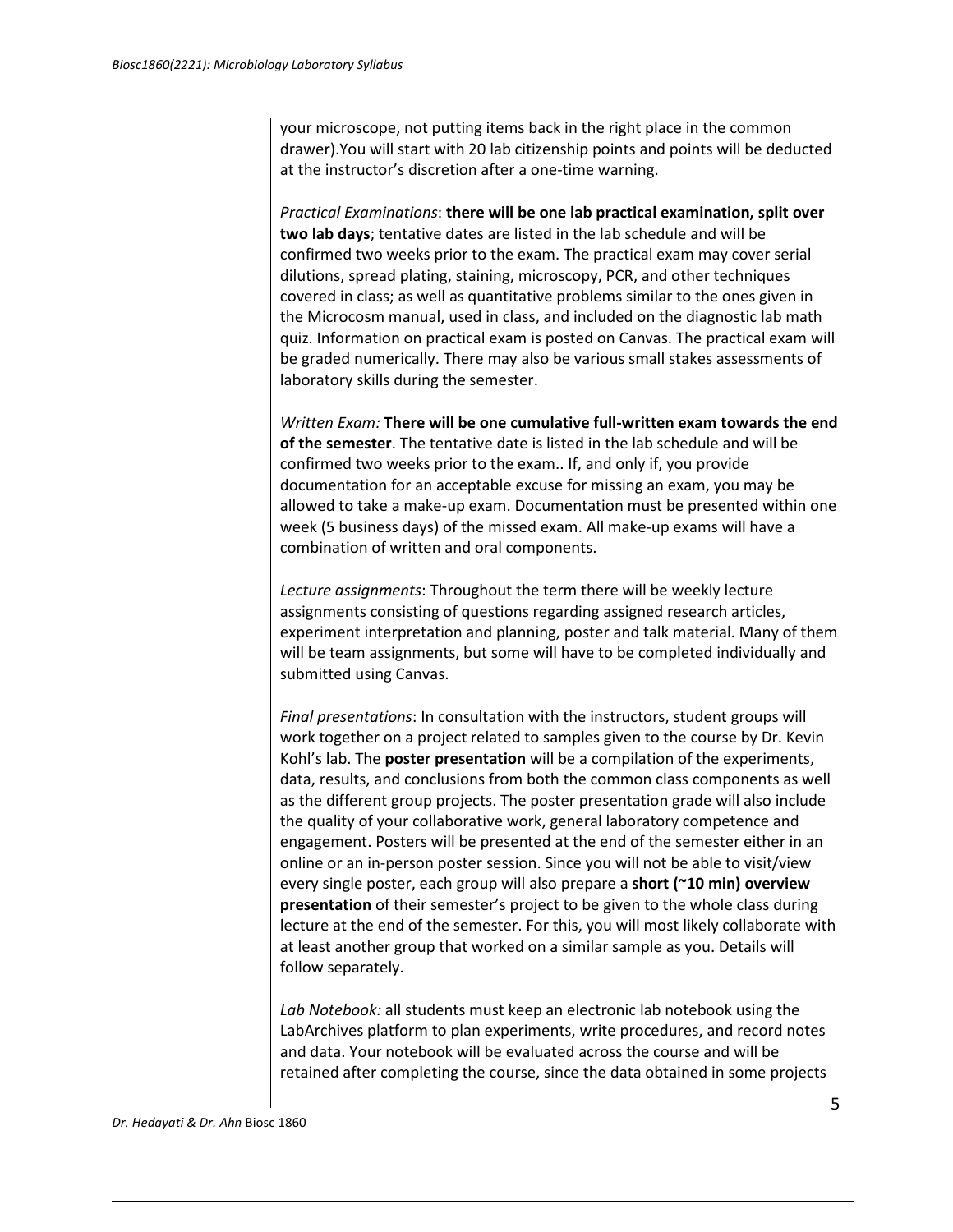|                         | will be used by research labs on campus to inform further experiments and/or<br>for publication purposes. Although you will be working in teams during this<br>course, your lab notebook must be your own work, completed independently.<br>All group members are required to record the experiments they perform during<br>lab. Detailed instructions and a rubric can be found on Canvas and on LA.                                                                                                                                                                                                                                                                                                                                                                                                                                                                      |                  |   |
|-------------------------|----------------------------------------------------------------------------------------------------------------------------------------------------------------------------------------------------------------------------------------------------------------------------------------------------------------------------------------------------------------------------------------------------------------------------------------------------------------------------------------------------------------------------------------------------------------------------------------------------------------------------------------------------------------------------------------------------------------------------------------------------------------------------------------------------------------------------------------------------------------------------|------------------|---|
| <b>Course Grade</b>     | Your course grade will be calculated as follows (note that the exact proportion<br>may change during the semester):                                                                                                                                                                                                                                                                                                                                                                                                                                                                                                                                                                                                                                                                                                                                                        |                  |   |
|                         | Assessment                                                                                                                                                                                                                                                                                                                                                                                                                                                                                                                                                                                                                                                                                                                                                                                                                                                                 | Grade proportion |   |
|                         | Practical exam                                                                                                                                                                                                                                                                                                                                                                                                                                                                                                                                                                                                                                                                                                                                                                                                                                                             | 15%              |   |
|                         | Lecture assignments                                                                                                                                                                                                                                                                                                                                                                                                                                                                                                                                                                                                                                                                                                                                                                                                                                                        | 15%              |   |
|                         | Lab citizenship/preparation for class                                                                                                                                                                                                                                                                                                                                                                                                                                                                                                                                                                                                                                                                                                                                                                                                                                      | 10%              |   |
|                         | Lab Notebook                                                                                                                                                                                                                                                                                                                                                                                                                                                                                                                                                                                                                                                                                                                                                                                                                                                               | 10%              |   |
|                         | Poster presentation                                                                                                                                                                                                                                                                                                                                                                                                                                                                                                                                                                                                                                                                                                                                                                                                                                                        | 25%              |   |
|                         | Summary talk                                                                                                                                                                                                                                                                                                                                                                                                                                                                                                                                                                                                                                                                                                                                                                                                                                                               | 10%              |   |
|                         | Written exam                                                                                                                                                                                                                                                                                                                                                                                                                                                                                                                                                                                                                                                                                                                                                                                                                                                               | 15%              |   |
| <b>Assignment</b>       |                                                                                                                                                                                                                                                                                                                                                                                                                                                                                                                                                                                                                                                                                                                                                                                                                                                                            |                  |   |
| <b>Regrading Policy</b> | You may request a re-grade of any portion of an assignment by submitting you<br>request in writing and explaining why you think the grading was in error. You<br>must include a detailed justification for the correctness of your answer,<br>including references to the text used in the course (text, page, paragraph). This<br>request must be submitted to the instructor within one week (5 business days)<br>after the date the assignment is returned/grade is posted to Canvas. Unless the<br>re-grade is due to an additional error, please be aware that your entire exam<br>may be reevaluated and any question that was graded incorrectly (in your favor)<br>may also be re-graded resulting in points deducted from your total. Re-grading<br>requests raised beyond a week after an assignment has been returned/grade is<br>posted will not be addressed. |                  |   |
| <b>G</b> grading        | If you wish to petition for a G grade, you must submit a request for this change<br>in writing and you must document your reason(s). You will be required to make<br>arrangements in person for the specific tasks you must complete in order to<br>remove the G grade.                                                                                                                                                                                                                                                                                                                                                                                                                                                                                                                                                                                                    |                  |   |
|                         | You will be expected to sign documentation describing the work that has to be<br>completed and the due date. All required work must be completed by the<br>specified date otherwise a zero will be assigned for the work and final grade will<br>be determined using this score. Remember that G grades, according to CAS<br>guidelines, are to be given only when students who have been attending a<br>course and have been making regular progress are prevented by circumstances<br>beyond their control from completing the course after it is too late to withdraw.                                                                                                                                                                                                                                                                                                  |                  |   |
|                         |                                                                                                                                                                                                                                                                                                                                                                                                                                                                                                                                                                                                                                                                                                                                                                                                                                                                            |                  | 6 |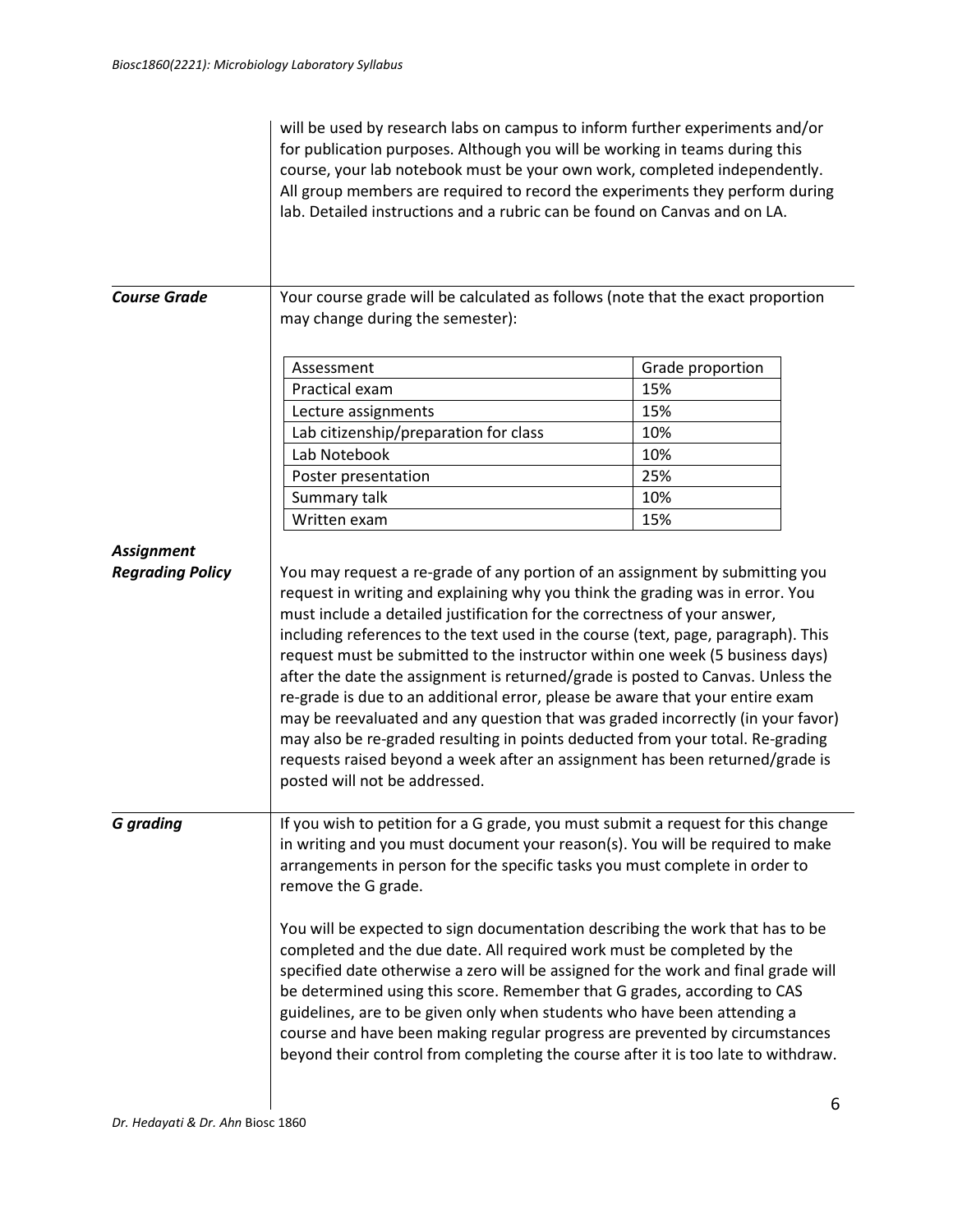| <b>Absence Policy</b> | If you aren't certain whether your reason for an absence will meet our<br>guidelines, please ask. We try to be as accommodating as we can while still<br>treating everyone fairly. Any need for an absence or request for extra time on<br>an assignment must be documented. We are happy to accommodate requests<br>for post-graduate interviews; please provide a copy of the interview invitation<br>to your instructor.                                                                                                                                                                                                                                                                                                                                                       |
|-----------------------|-----------------------------------------------------------------------------------------------------------------------------------------------------------------------------------------------------------------------------------------------------------------------------------------------------------------------------------------------------------------------------------------------------------------------------------------------------------------------------------------------------------------------------------------------------------------------------------------------------------------------------------------------------------------------------------------------------------------------------------------------------------------------------------|
|                       | If you miss an exam and are permitted to take a makeup exam, the makeup may<br>not be of the same kind as the exam taken by the class. For example, the<br>makeup exam it could be composed of essay questions instead of short answers<br>or might be an oral exam.                                                                                                                                                                                                                                                                                                                                                                                                                                                                                                              |
|                       | If you must be absent from a laboratory session and wish to make up the lab<br>work, you may be able to do so by arranging to attend some other section for<br>that session if, and only if, you ask us about it during or before the previous<br>week; and if there are other sections of the class offered. Otherwise, we may or<br>may not be able to accommodate you. You will not be permitted to attend a<br>different section's class meeting without arranging it with us in advance. There<br>are classes meeting both morning and afternoon in the laboratory classroom, so<br>scheduling make-up work is very difficult, and in some cases, impossible.                                                                                                                |
|                       | If you will be unable to attend any day that material is scheduled, we may or<br>may not be able to arrange for you to make up the work, depending on what<br>experiments are involved. Some class materials are unstable and complicated to<br>prepare, and we may not be able to make them available at additional times.                                                                                                                                                                                                                                                                                                                                                                                                                                                       |
|                       | Absences will not excuse you from responsibility for assignments, practical<br>exam, or other examination coverage of missed work.                                                                                                                                                                                                                                                                                                                                                                                                                                                                                                                                                                                                                                                |
|                       | Since the introductory and background material for a class is presented at the<br>beginning of the session, missing the start of a class (20 minutes) counts as a<br>minimum of missing one half of the class. If you arrive to class late, you will be<br>allowed to participate in the day's experiments only at the discretion of the<br>instructor. If your late arrival results in either a safety concern or an undue<br>burden to the instructors/prep staff/students, you will not be allowed to attend<br>the class. In this case you will be responsible for scheduling a make-up session, if<br>that can be accommodated. Missed work = missed credit, so please be<br>considerate of your instructors and your classmates and be conscientious in<br>your attendance. |
|                       | . If you miss a class because of an emergency, we hope you will be able to let us<br>know. Please send an email to your instructor or ask someone else to email us.                                                                                                                                                                                                                                                                                                                                                                                                                                                                                                                                                                                                               |
|                       | • Keep in mind that any unexcused absence is unacceptable and impossible to<br>overlook. Any incomplete lab exercise will affect your grade. It is your<br>responsibility to follow-up on missed work within a week of a missed class. If                                                                                                                                                                                                                                                                                                                                                                                                                                                                                                                                         |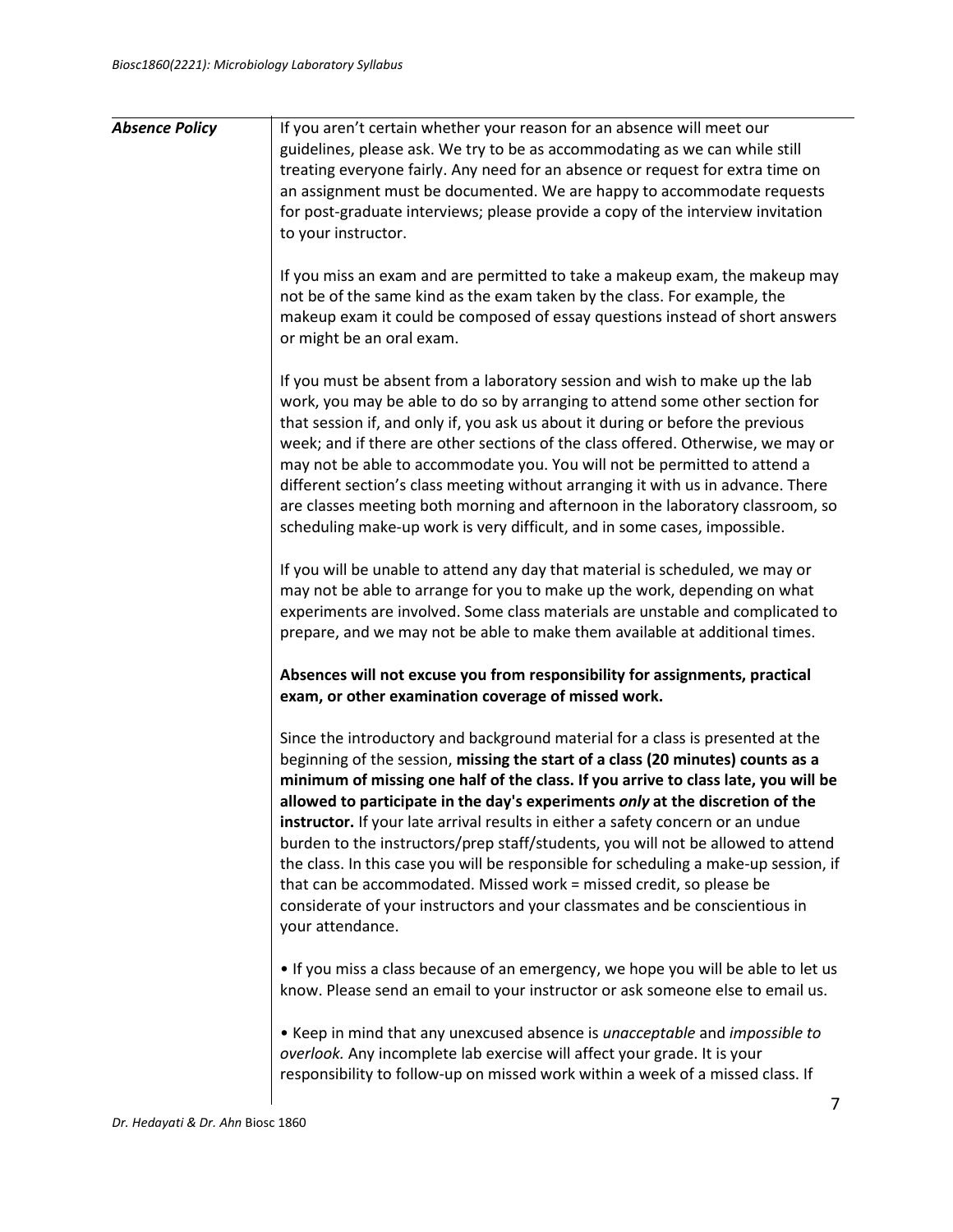you do not clear missed work within a week you will obtain a zero score for the missed work.

|                  | Covid-19 or quarantine due to exposure                                                                                                                                               | • Missing more than 4 lab periods (2 weeks of class) will result in a failing grade<br>('F') no matter how well you do on the examinations and assignments. NOTE:<br>there will be a separate policy outlined should you have to isolate due to                                                                                                                                                                                                                                                                                                              |
|------------------|--------------------------------------------------------------------------------------------------------------------------------------------------------------------------------------|--------------------------------------------------------------------------------------------------------------------------------------------------------------------------------------------------------------------------------------------------------------------------------------------------------------------------------------------------------------------------------------------------------------------------------------------------------------------------------------------------------------------------------------------------------------|
|                  | penalties for unexcused absences are as follows:                                                                                                                                     | • Any absence must be properly excused by a healthcare provider OR Pitt<br>Student Health for an illness or a University official for University business.<br>Excused absences are at the discretion of your instructor, although most<br>absences may count as excused if you keep in regular communication with<br>your instructor and demonstrate a reasonable effort to make progress in the<br>course. Acceptable documentation should be submitted to your instructor via<br>email within one week of the missed class or it will not be accepted. The |
|                  | 1 unexcused absence<br>2 unexcused absences                                                                                                                                          | No additional penalty<br>Deduction of 1/2 letter grade from final                                                                                                                                                                                                                                                                                                                                                                                                                                                                                            |
|                  | grade<br>3-4 unexcused absences<br>final grade                                                                                                                                       | Deduction of one full letter grade from                                                                                                                                                                                                                                                                                                                                                                                                                                                                                                                      |
|                  | > 5 unexcused absences<br>G grade not taken)                                                                                                                                         | Failure for class (if withdrawal option or                                                                                                                                                                                                                                                                                                                                                                                                                                                                                                                   |
|                  | absence.<br>• As a reminder, lab classes are not being recorded.                                                                                                                     | • Please note: Students are required to comply with University safety protocols<br>in order to access University buildings, i.e., weekly Covid-19 testing unless<br>fully vaccinated, and wearing a face mask that covers both nose and mouth. If<br>you are not complying with these protocols, and are therefore denied access<br>to Clapp and the Clapp classrooms, your absence will count as an unexcused                                                                                                                                               |
| Late Add Policy  | adding the course during the Add/Drop period will result in you missing                                                                                                              | Because experimentation and other class activities start on the first day of class,<br>important course work, including work vital to the course research project.<br>Please be aware that you are responsible for catching up and completing any<br>missed work. The deadlines for any project-associated work and submissions<br>cannot be extended. Some work may not be possible for you to make up.                                                                                                                                                     |
| Late Assignments | Lecture assignments are due as designated in the lecture schedule; lab<br>notebook checks are due as in the schedule/announced via a Canvas<br>notebook entries only are as follows: | assignment; practical exam and written exams will not be accepted late.<br>Assignments are considered late if they are turned in after this designated due<br>date time. Late assignment submission penalties for lecture assignments and lab                                                                                                                                                                                                                                                                                                                |
|                  |                                                                                                                                                                                      | Ջ                                                                                                                                                                                                                                                                                                                                                                                                                                                                                                                                                            |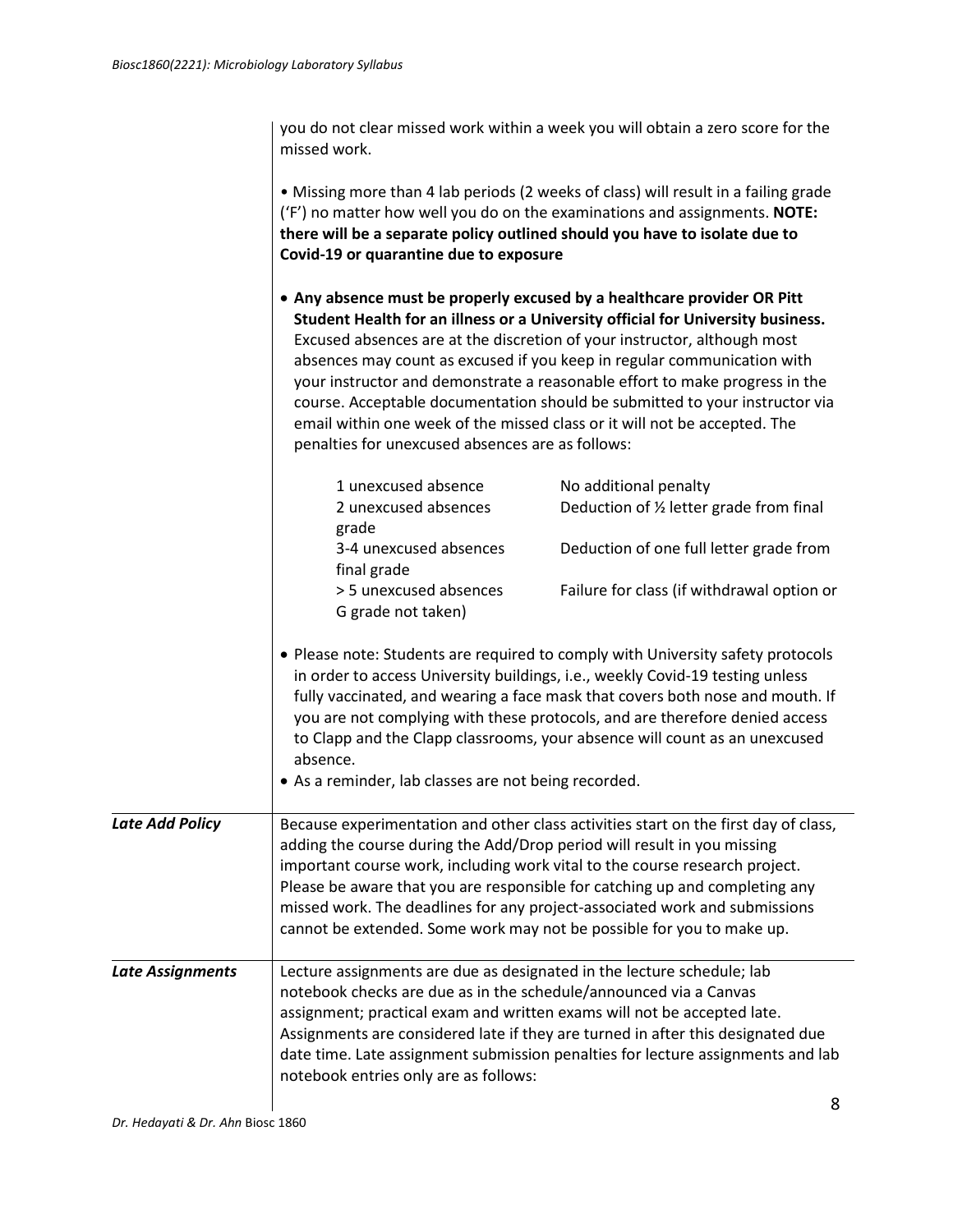|                           | Submitted within 24 hours of due date/time: 10%<br>$\bullet$<br>Submitted within 48 hours of due date/time: 20%<br>$\bullet$<br>Submitted after 48 hours of due date/time: no credit<br>Oral presentations, poster presentations, and other team assignments also<br>cannot be submitted late. Assignments that cannot be submitted late will be<br>designated as such on Canvas. Additionally, assignments that have been graded<br>and returned to the class will not be accepted late.                                                                                                                                                                                                                                                                                                                                                                                                                                                                                                                                                                                                                                                                                                     |   |
|---------------------------|-----------------------------------------------------------------------------------------------------------------------------------------------------------------------------------------------------------------------------------------------------------------------------------------------------------------------------------------------------------------------------------------------------------------------------------------------------------------------------------------------------------------------------------------------------------------------------------------------------------------------------------------------------------------------------------------------------------------------------------------------------------------------------------------------------------------------------------------------------------------------------------------------------------------------------------------------------------------------------------------------------------------------------------------------------------------------------------------------------------------------------------------------------------------------------------------------|---|
| <b>Academic Integrity</b> | Students in this course will be expected to comply with the University of<br>Pittsburgh's Policy on Academic Integrity and the Dietrich School of Arts and<br>Sciences Academic Integrity guidelines. Any student suspected of violating this<br>obligation for any reason during the semester will be required to participate in<br>the procedural process, initiated at the instructor level, as outlined in the<br>University Guidelines on Academic Integrity. This may include, but is not limited<br>to, the confiscation of the examination of any individual suspected of violating<br>University Policy. Furthermore, no student may bring any unauthorized<br>materials to an exam, including dictionaries and programmable calculators.<br>Cheating/plagiarism will not be tolerated. Students suspected of violating the<br>University of Pittsburgh Policy on Academic Integrity, from the February 1974<br>Senate Committee on Tenure and Academic Freedom reported to the Senate<br>Council, will be required to participate in the outlined procedural process as<br>initiated by the instructor. A minimum sanction of a zero score for the quiz or<br>exam will be imposed. |   |
|                           | Please note that academic integrity goes in both directions. Just as we expect<br>you to act in an honest and honorable manner when attending this class, we will<br>treat all students fairly and respectfully. We will not favor any student nor<br>discriminate against any student. View the complete policy at:<br>www.cfo.pitt.edu/policies/policy/02/02-03-02.html.                                                                                                                                                                                                                                                                                                                                                                                                                                                                                                                                                                                                                                                                                                                                                                                                                    |   |
| <b>TurnItIn</b>           | By taking this course, students agree that all required assignments may be<br>subject to submission to TurnItIn.com for plagiarism checking. All submitted<br>papers will be included as source documents in the TurnItIn.com reference<br>database solely for the purpose of detecting plagiarism of such assignments.<br>Use of TurnItIn.com is subject to the Usage Policy and Privacy Pledge posted on<br>the TurnItIn.com site.                                                                                                                                                                                                                                                                                                                                                                                                                                                                                                                                                                                                                                                                                                                                                          |   |
| <b>Student Conduct</b>    | In keeping with the University of Pittsburgh Student Code of Conduct, all<br>students are expected to behave as respectful and civil members of the<br>university community. All instructors and students will act in a considerate<br>manner in order to create and maintain a classroom atmosphere that is<br>conducive to learning. In addition to being unacceptable on the grounds of<br>common decency, disruptive and disrespectful behavior contributes to unsafe<br>working conditions.                                                                                                                                                                                                                                                                                                                                                                                                                                                                                                                                                                                                                                                                                              | 9 |
|                           |                                                                                                                                                                                                                                                                                                                                                                                                                                                                                                                                                                                                                                                                                                                                                                                                                                                                                                                                                                                                                                                                                                                                                                                               |   |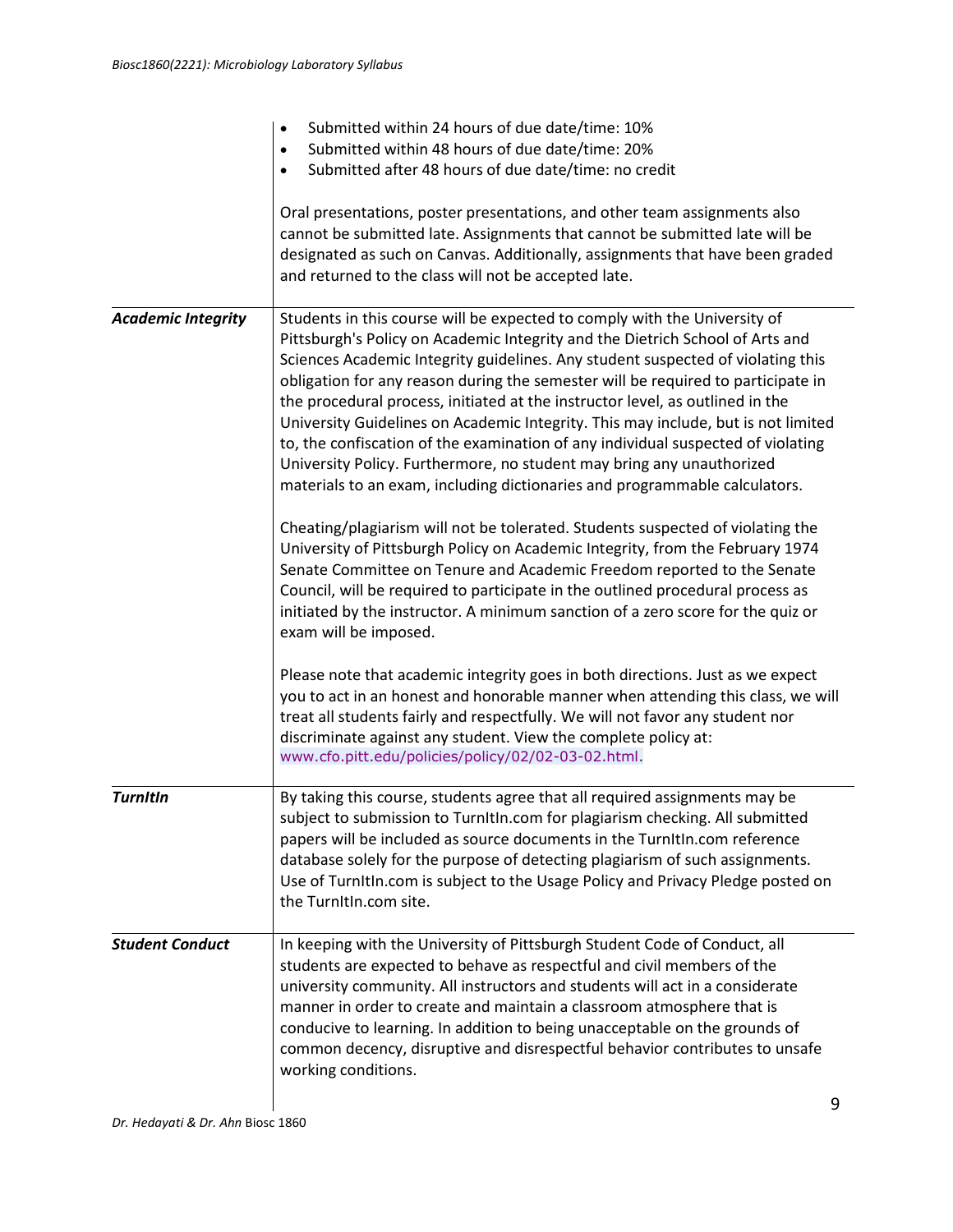|                                                       | Disruptive and disrespectful behavior will not be tolerated!<br>Examples of disruptive behavior include, but are not limited to, repeated<br>tardiness, texting in class, speaking or acting in any sexually, racially, or<br>ethnically harassing manner, cheating, misuse and abuse of laboratory<br>equipment and material, disregarding any safety guidelines.<br>Disruptive students will be referred to the Office of Student Conduct for<br>mediation, discipline, or both.                                                                                                                                                                                                                                                                                                                                                                                                                                                                                                                                                                                                                                                                                                                                                                                                                   |
|-------------------------------------------------------|------------------------------------------------------------------------------------------------------------------------------------------------------------------------------------------------------------------------------------------------------------------------------------------------------------------------------------------------------------------------------------------------------------------------------------------------------------------------------------------------------------------------------------------------------------------------------------------------------------------------------------------------------------------------------------------------------------------------------------------------------------------------------------------------------------------------------------------------------------------------------------------------------------------------------------------------------------------------------------------------------------------------------------------------------------------------------------------------------------------------------------------------------------------------------------------------------------------------------------------------------------------------------------------------------|
| <b>Email</b><br><b>Communication</b><br><b>Policy</b> | Each student is issued a University e-mail address (username@pitt.edu) upon<br>admittance. This e-mail address may be used by the University for official<br>communication with students. Students are expected to read e-mail sent to this<br>account on a regular basis. Failure to read and react to University<br>communications in a timely manner does not absolve the student from knowing<br>and complying with the content of the communications. The University provides<br>an e-mail forwarding service that allows students to read their e-mail via other<br>service providers (e.g., Hotmail, AOL, Yahoo). Students that choose to forward<br>their e-mail from their pitt.edu address to another address do so at their own<br>risk. If e-mail is lost as a result of forwarding, it does not absolve the student<br>from responding to official communications sent to their University e- mail<br>address. To forward e-mail sent to your University account, go to<br>http://accounts.pitt.edu, log into your account, click on <i>Edit Forwarding</i><br>Addresses, and follow the instructions on the page. Be sure to log out of your<br>account when you have finished. (For the full E-mail Communication Policy, go<br>to www.bc.pitt.edu/policies/policy/09/09-10-01.html.) |
| <b>Disability Services</b>                            | If you have a disability for which you are or may be requesting an<br>accommodation, you are encouraged to contact both your instructor and the<br>Office of Disability Resources and Services, 140 William Pitt Union, 412-648-<br>7890/412-624-3346 (Fax), as early as possible in the term. Disability Resources<br>and Services will verify your disability and determine reasonable<br>accommodations for this course. For more information, visit<br>www.studentaffairs.pitt.edu/drsabout.                                                                                                                                                                                                                                                                                                                                                                                                                                                                                                                                                                                                                                                                                                                                                                                                     |
| <b>Copyright Notice</b>                               | These materials may be protected by copyright. United States copyright law, 17<br>USC section 101, et seq., in addition to University policy and procedures,<br>prohibit unauthorized duplication or retransmission of course materials. See<br>Library of Congress Copyright Office and the University Copyright Policy.                                                                                                                                                                                                                                                                                                                                                                                                                                                                                                                                                                                                                                                                                                                                                                                                                                                                                                                                                                            |
| <b>Accessibility</b>                                  | Canvas is ADA Compliant and has fully implemented the final accessibility<br>standards for electronic and information technology covered by Section 508 of<br>the Rehabilitation Act Amendments of 1998. Please note that, due to the<br>flexibility provided in this product, it is possible for some material to<br>inadvertently fall outside of these guidelines.                                                                                                                                                                                                                                                                                                                                                                                                                                                                                                                                                                                                                                                                                                                                                                                                                                                                                                                                |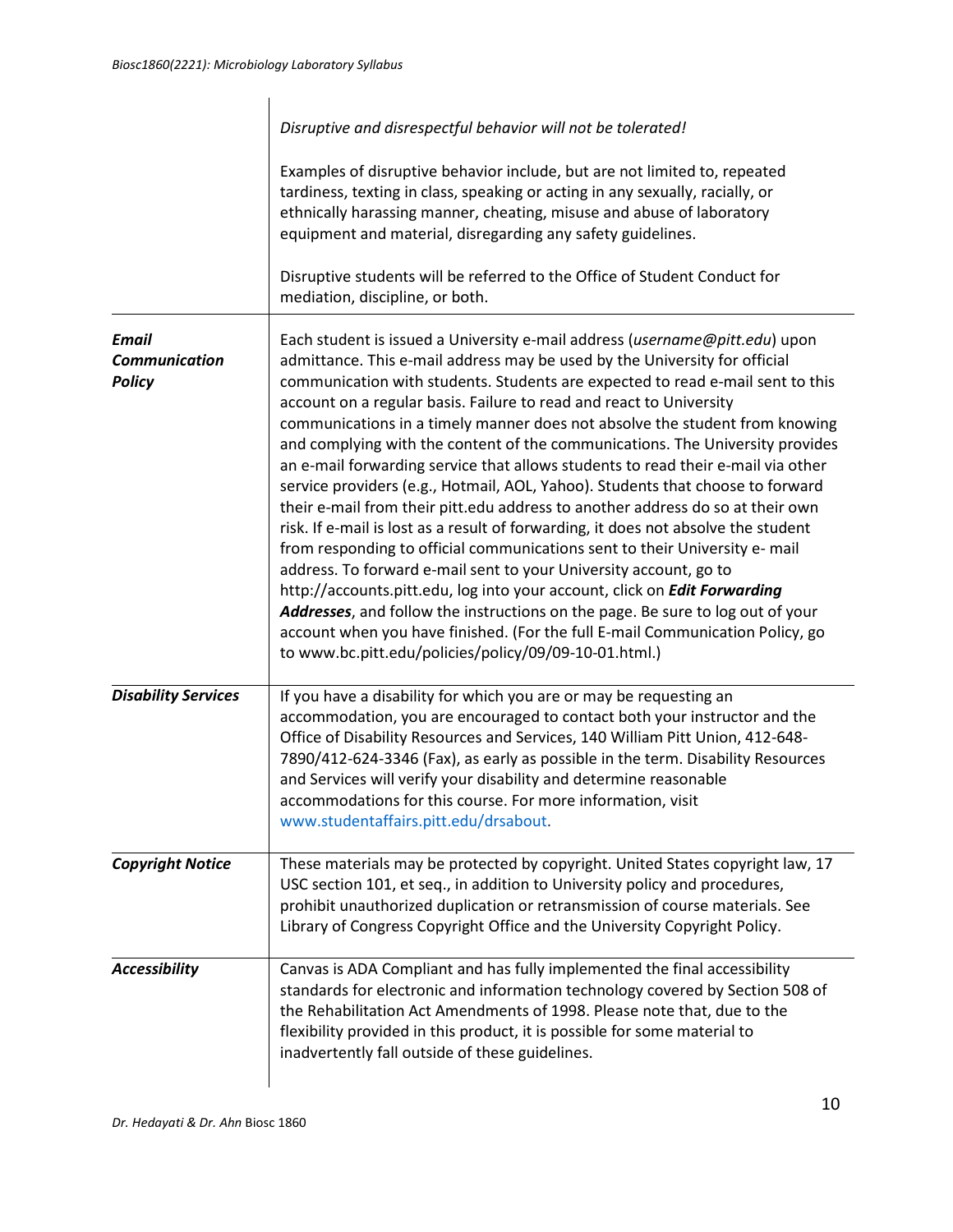| To ensure the free and open discussion of ideas, students may not record<br>classroom lectures, discussion and/or activities without the advance written<br>permission of the instructor, and any such recording properly approved in<br>advance can be used solely for the student's own private use.                                                                                                                                                                                                                                                                                                                                                                                                                                                                                                                                                                                                                                                                                                                                                                                                                                                                                                                                             |
|----------------------------------------------------------------------------------------------------------------------------------------------------------------------------------------------------------------------------------------------------------------------------------------------------------------------------------------------------------------------------------------------------------------------------------------------------------------------------------------------------------------------------------------------------------------------------------------------------------------------------------------------------------------------------------------------------------------------------------------------------------------------------------------------------------------------------------------------------------------------------------------------------------------------------------------------------------------------------------------------------------------------------------------------------------------------------------------------------------------------------------------------------------------------------------------------------------------------------------------------------|
| Course rosters are provided to instructors by the University with students' legal<br>names. We will gladly honor your request to be addressed by an alternate name<br>or gender pronouns. Please let us know of this preference early in the semester<br>so that we can update our records.                                                                                                                                                                                                                                                                                                                                                                                                                                                                                                                                                                                                                                                                                                                                                                                                                                                                                                                                                        |
| For safety reasons, cell phones are to remain stored during class as their use has<br>been documented by the Centers for Disease Control and Prevention to be a<br>source of laboratory-associated infections. If you are expecting an urgent call<br>that you must take, please let your instructor know and step out into the<br>hallway to take your call. We may make exceptions to the no cell phone policy<br>for experimental results documentation, but this must be cleared with<br>instructors first.                                                                                                                                                                                                                                                                                                                                                                                                                                                                                                                                                                                                                                                                                                                                    |
| Use of electronic devices (computer, tablets) is permitted in the lab, but devices<br>must be handled away from experimental material and bacterial cultures. A<br>strict "washed hands/no glove" policy is in place for electronic devices and is<br>done at the student's own risk.                                                                                                                                                                                                                                                                                                                                                                                                                                                                                                                                                                                                                                                                                                                                                                                                                                                                                                                                                              |
| The first 3 lectures will take place via Zoom. It is possible that all lectures will<br>have to be held via Zoom and that the lab also may have to meet either fully<br>online or in a hybrid fashion. In that event, the policies below will apply to class,<br>group and individual meetings with the instructors.                                                                                                                                                                                                                                                                                                                                                                                                                                                                                                                                                                                                                                                                                                                                                                                                                                                                                                                               |
| Students and instructors are expected to work together to ensure a respectful<br>and productive online learning environment. The University of Pittsburgh<br>Student Code of Conduct applies to all behaviors, including online and in-person<br>communications and interactions with classmates and instructors. We expect<br>you to be professional and respectful to others when attending classes on<br>Zoom. The following policies will be in effect for the duration of our online<br>course using Zoom. Please carefully review these policies and direct questions<br>to your section instructor. All students are expected to adhere to these policies<br>in order to facilitate a professional and safe learning environment. Please note<br>that these policies were drafted with YOUR best interest in mind. All of you<br>want to get as much as possible out of this class. The policies outlined below will<br>help with that and make the online class experience as ideal as possible. I<br>understand it is not the same as meeting with people in person. But this is how<br>we have to do it this year, we are all in this together and we need each other's<br>support in order to make this a good experience for everyone. |
|                                                                                                                                                                                                                                                                                                                                                                                                                                                                                                                                                                                                                                                                                                                                                                                                                                                                                                                                                                                                                                                                                                                                                                                                                                                    |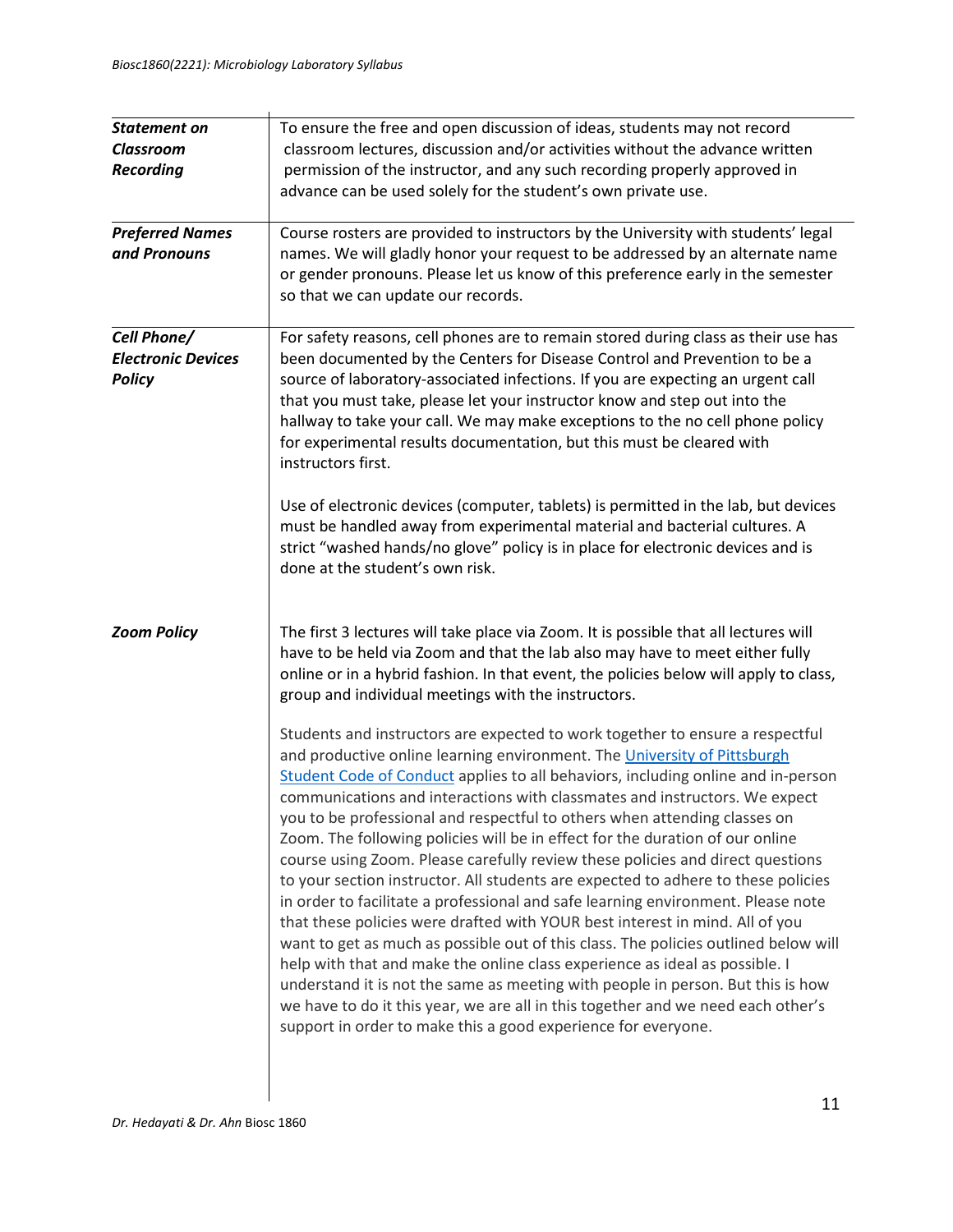**NOTE: Class meetings on Zoom (including video, audio, and chat text) may be recorded and made accessible to all students enrolled in this course section.** Violations are subject to the University of Pittsburgh Student Code of Conduct.

## **General Operating Policies**

- **Please sign in to Zoom using your Pitt Zoom account. Please also use your full first name and last name as listed on the class roster. You will be entered into the course waiting room and will be individually admitted into the meeting by your section instructor to ensure the security of the course meeting.** Your instructor relies on recognizing student names to take attendance and to form student groups in Breakout rooms. If you prefer to use a nickname or other preferred name, please inform your instructor on the first day of class. If you have changed your name to better reflect your gender identity, please send a private message (Canvas or email) to your section instructor so that they can update the course roster with your preferred name. You can change your preferred name within the Pitt system by [following these instructions.](https://www.registrar.pitt.edu/assets/pdf/Preferred%20Name%20Announcement.pdf) If your instructor is unable to match your Zoom display name with the official course roster, you will not be admitted into the Zoom meeting.
- If you do not have access to a computer or smartphone with internet access, you can participate in the Zoom meeting by calling with a landline telephone. This is not optimal, but it will allow you to participate in the meeting via audio. Please contact your instructor if you are having difficulty in obtaining an internet-enabled device with access to the internet to use for class.
- **Stay focused**. It is very tempting to multitask during an online class, but [multitasking has been shown to increase the time students need to study](https://today.uconn.edu/2015/07/multitasking-increases-study-time-lowers-grades/)  [for a course as well as lowering students' grades.](https://today.uconn.edu/2015/07/multitasking-increases-study-time-lowers-grades/) Additionally, use of other apps on your device that are not relevant to class will reduce your available bandwidth, resulting in poor quality Zoom connections and frequent disconnections to Zoom. We recommend only running apps that are currently being used in the course while you are participating on Zoom.
- **Find a comfortable environment for class.** [Review some good practices for](https://www.utep.edu/extendeduniversity/utepconnect/blog/april-2017/7-ways-to-organize-your-study-space-for-success.html)  [staying organized in online classes and setting up an ideal home workspace.](https://www.utep.edu/extendeduniversity/utepconnect/blog/april-2017/7-ways-to-organize-your-study-space-for-success.html) Feel free to keep snacks/drinks readily available in your work area. Take a quick stretch break when needed.
- **Do not share Zoom links with any person NOT registered for this course.**  We respect students' rights to privacy and to a safe classroom environment free of outside disruption. Unauthorized participants will be immediately removed from the meeting and violations will be reported to Student Affairs.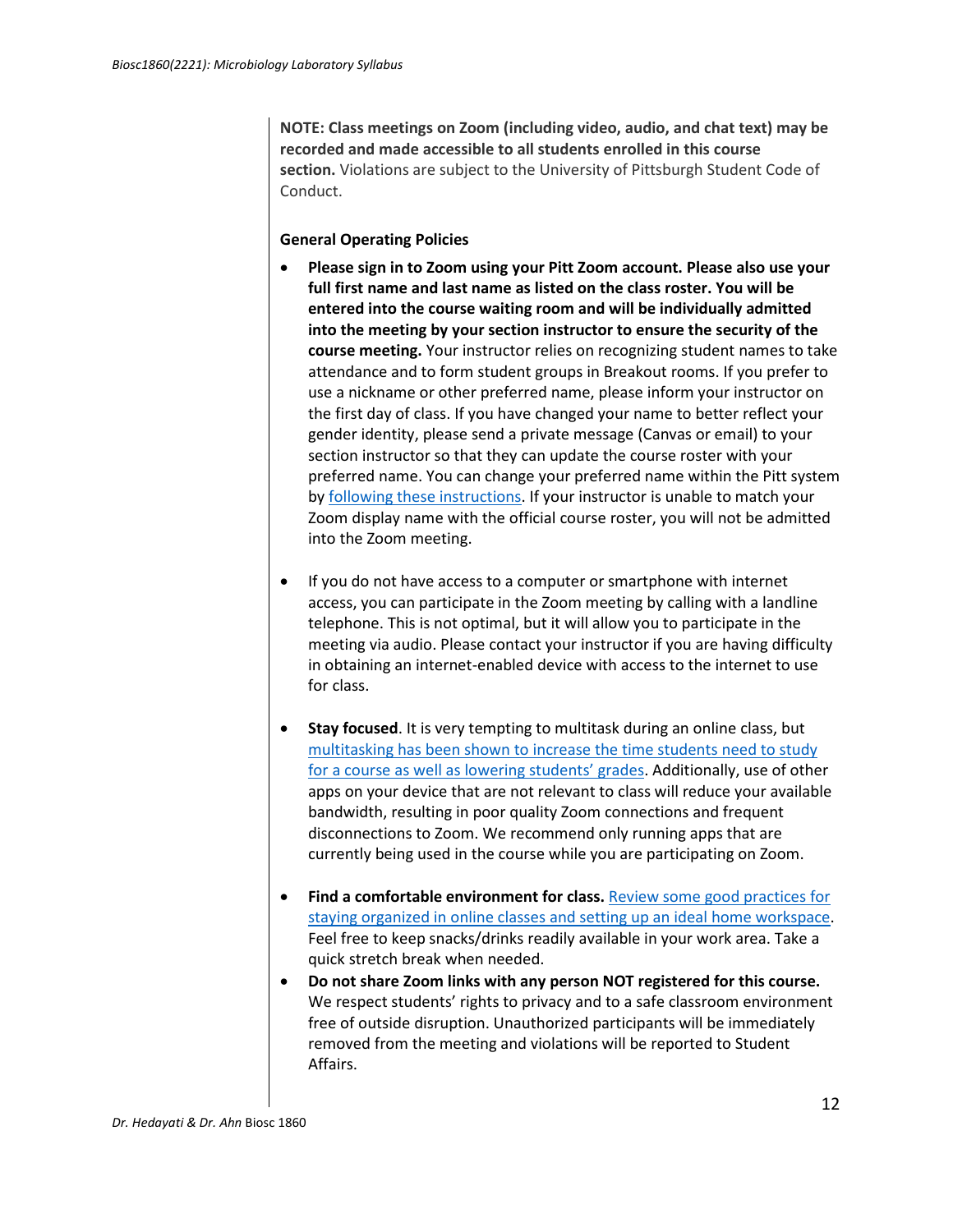• If you need technical help, you can contact the *Pitt IT Help Desk* by calling 412-624-4357, emailing [helpdesk@pitt.edu,](mailto:helpdesk@pitt.edu) [submit a help request online,](https://pitt.secure.force.com/ERMServiceDesk/FormCSSDServiceRequest) or chat live with a Help Desk technician. Help Desk technicians are available 24 hours per day, 7 days per week.

### **Video**

- **Turn on your video when possible.** It is helpful to be able to see each other, just as in an in-person class.
- In cases of limited internet bandwidth or no availability to a webcam, we recommend an audio-only connection.
- Using a [virtual Zoom background](https://support.zoom.us/hc/en-us/articles/210707503-Virtual-Background) can be very helpful if you cannot find an environment without a lot of visual distractions or if you aren't comfortable sharing your background. Get creative, but please keep your background choice professional and respectful to others.
- **Keep it clean!** Don't share anything that you wouldn't put up on the projector in class.

#### **Audio**

- **Mute your microphone when you are not talking.** This helps to eliminate background noise.
- **Use a headset if possible.** If you have access to headphones with a microphone, please use them. This will improve audio quality and is particularly important when you Zoom with your remote lab group partners during lab time.
- **Work in a quiet place if possible.** Turn off any music, videos, etc. in the background.

## **Screensharing**

• **You will be asked to share your screen with other students/teammates/instructors throughout the course.** When screensharing, please remember to keep it clean-don't share anything that you wouldn't put up on the projector in class.

## **Chat**

• **Stay on topic.** Please use the chat window for questions and comments that are relevant to the class; the chat window is not an appropriate place for socializing or posting distracting comments. The chat window should be kept free of off-topic information to allow others to quickly sort through information needed to address questions/comments about course material.